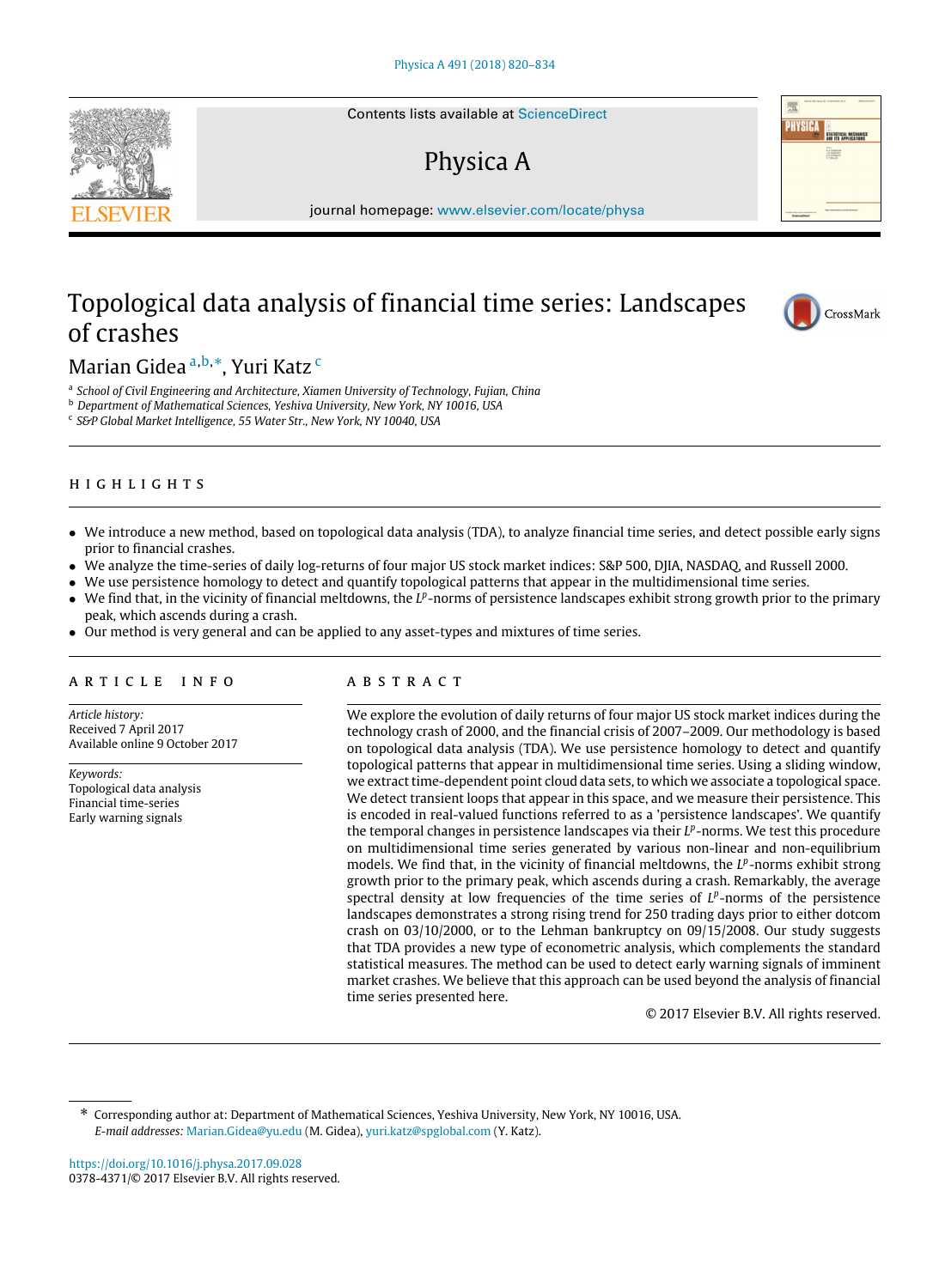### **1. Introduction**

Topological Data Analysis (TDA) [\[1](#page--1-0)[,2\]](#page--1-1) refers to a combination of statistical, computational, and topological methods allowing to find shape-like structures in data. The TDA has proven to be a powerful exploratory approach for complex multidimensional and noisy datasets. For TDA to be applied, a data set is encoded as a finite set of points in some metric space. The general and intuitive principle underlying TDA is based on persistence of *k*-dimensional holes, e.g., connected components  $(k = 0)$ , loops  $(k = 1)$ , etc., in a topological space that is inferred from random samples for a wide range of scales (resolutions) at which data is looked at. Accordingly, persistent homology is the key topological property under consideration [\[3](#page--1-2)[,4\]](#page--1-3).

The procedure to compute persistent homology associated to a point cloud data set involves the construction of a filtration of simplicial complexes, ordered with respect to some resolution (scaling) parameter. As the resolution parameter changes, some topological features appear in the corresponding simplicial complex while others disappear. Thus, each topological feature is assigned a 'birth' and a 'death' value, and the difference between the two values represents the persistence of that feature. A topological feature that persists for a bigger range of scales can be viewed as a significant one, while a feature that persists for a smaller range can be viewed as a less significant, or a noisy feature. An important quality of the persistence homology method is that it does not require an artificial cutoff between 'signal' and 'noise'; all topological features that emerge from the data are kept, and assigned 'weights' according to their persistence. The output of the filtration procedure is captured in a concise form by a persistence diagram. The two coordinates of each point in the diagram represent the birth value and the death value of a *k*-dimensional hole. An alternative instrument to summarize the information contained in a persistence diagram is a persistence landscape [\[5](#page--1-4)[,6\]](#page--1-5). The latter consists of a sequence of continuous, piecewise linear functions defined in the rescaled birth–death coordinates, which are derived from the persistence diagram. Persistence diagrams have a natural metric space structure whereas persistence landscapes are naturally embedded in a Banach space. Thus, one can study the statistical properties of persistence landscapes, e.g., compute expectations and variances, among other properties [\[5,](#page--1-4)[7\]](#page--1-6).

A remarkable property of persistence homology is that both persistence diagrams and persistence landscapes are robust under perturbations of the underlying data. That is, if the data set changes only little, the persistence diagrams/persistence landscapes move only by a small distance. This feature is a key ingredient for mathematically well-founded statistical developments using persistence homology.

Exploration of stable topological structures (or 'shapes') in nosy multidimensional datasets has led to new insights, including the discovery of a subgroup of breast cancers [\[8\]](#page--1-7), is actively used in image processing [\[9\]](#page--1-8), in signal and time-series analysis  $[10-15]$  $[10-15]$ . The latter has primarily been applied to detect and quantify periodic patterns in data  $[16,17]$  $[16,17]$ , to understand the nature of chaotic attractors in the phase space of complex dynamical systems [\[18\]](#page--1-13), to analyze turbulent flows [\[19\]](#page--1-14), and stock correlation networks [\[20\]](#page--1-15).

Motivated by these studies, in this paper, we investigate whether application of TDA to financial time series could help to detect a growing systemic risk in financial markets. Despite the obvious practical interest for policymakers and market participants, prediction of catastrophic market meltdowns is notoriously difficult due to complexity and non-stationarity of the financial system. During last decades, there has been a growing body of empirical and theoretical studies, inspired by analysis of abrupt transitions in complex natural systems, devising early warning signals (EWS) in financial markets, see, e.g., [\[21\]](#page--1-16) and references therein. Observations on different markets show that financial crashes are preceded by a period of increasing variance of stock market indices, shifting of spectral density of time series towards low frequencies as well as growing cross-correlations. Yet, there is no consensus regarding the mechanism of financial crises. Moreover, even a relatively short-term forecasting of approaching financial disaster remains one of the open challenges.

We analyze the time-series of daily log-returns of four major US stock market indices: S&P 500, DJIA, NASDAQ, and Russell 2000. Collectively, these noisy 1*D* signals form a multi-dimensional time series in 4*D*-space. We apply a sliding window of certain length w along these time series, thereby obtaining a 4*D*-point cloud for each instance of the window. The sliding step is set to one day. Then we compute the  $L^p$ -norms ( $p = 1$  and  $p = 2$ ) of the persistence landscape of the loops (1*D*) persistent homology) in each of the 4*D*-point clouds. The resulting time series of *L p* -norms allows to track temporal changes in the state of the equity market. We find that the time series of *L<sup>p</sup>*-norms exhibits strong growth prior to the primary peak, which ascends during a crash. Remarkably, the average spectral density of the time series of the norms of the persistence landscapes demonstrates a strong rising trend at low frequencies for 250 trading days prior to either the dotcom crash on 03/10/2000 or to the Lehman bankruptcy on 09/15/2008. Our study suggests that TDA provides a new type of econometric analysis that can be used to detect EWS of imminent market crashes. The method is very general and can be applied to any asset-types and mixtures of time series.

<span id="page-1-0"></span>In Section [2](#page-1-0) we provide a concise and informal review of the TDA background and key concepts employed in this paper. In Section [3](#page--1-17) we compare our method outlined above with the traditional time-delay coordinate embedding procedure. We test the proposed method on several multidimensional time series, generated by various non-linear and non-equilibrium models. These tests help to assess how the characteristics of the underlying process affect the persistence landscapes. In each case, we let the parameters of the underlying process to change in specific ways, and observe which features of the signal makes the L<sup>p</sup>-norms of the persistence landscapes grow. Section [4](#page--1-18) presents our findings on financial data, which demonstrate that the time series of the norms of the persistence landscapes and its variability could be used as new EWS of approaching market crashes. Section [5](#page--1-19) concludes the paper.